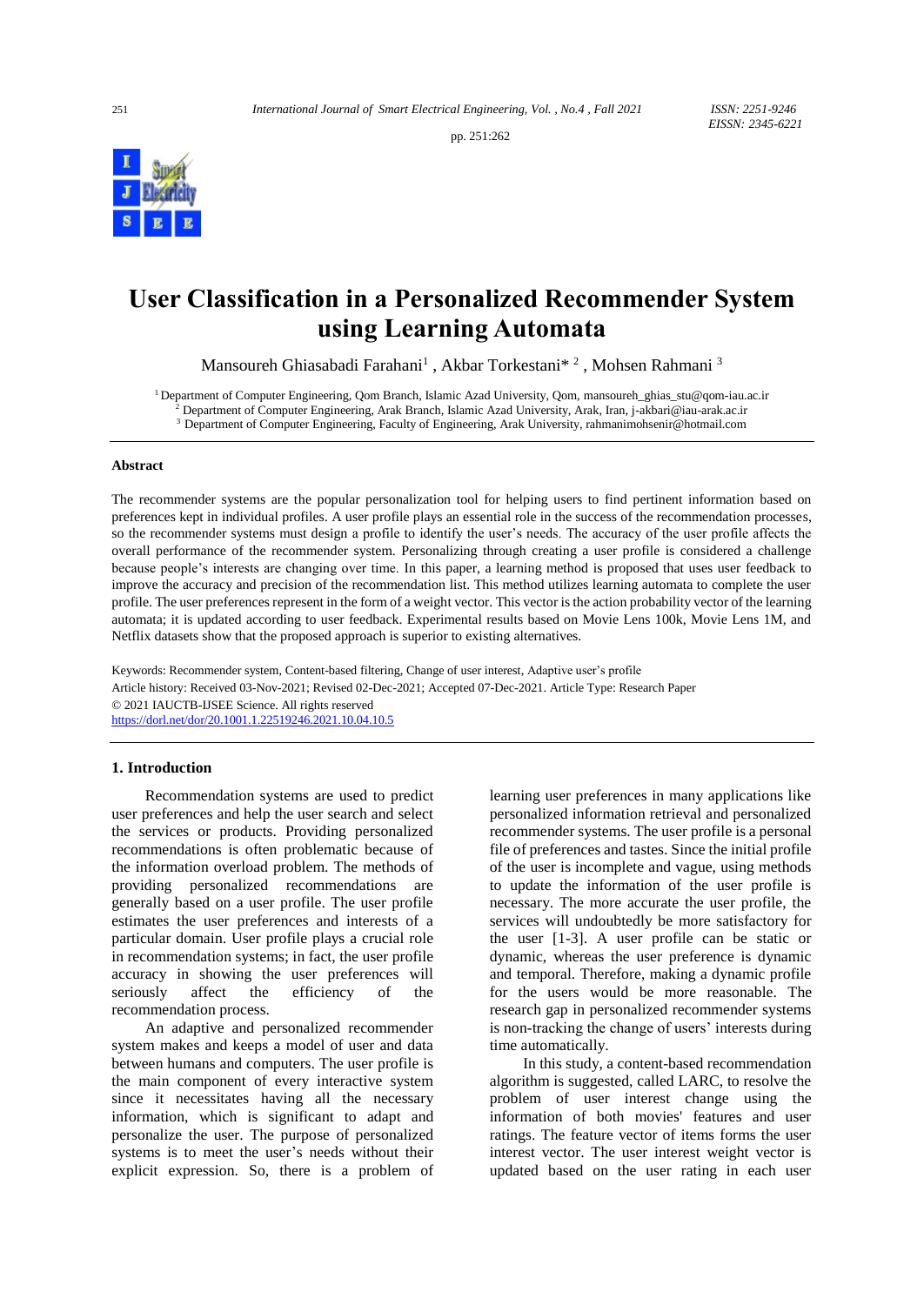interaction with a recommender system. This vector is defined as an action probably vector of learning automata, which helps make a dynamic user profile to personalize recommendations. As LARC goes on, the choice probability of a feature for being a part of the user's interests converges to its degree of importance. The learning automaton is a suitable model for solving the above problem because of has the following features:

(1) The learning automata can perfectly adapt itself to environmental changes. This feature is very suitable for recommender systems because user preferences change over time.

(2) The learning automata complete the information required for decision-making in an iterative process based on the reinforcement signal received from the environment. The proposed algorithm uses this feature to complete the user's profile.

The suggested method is tested on three datasets Movie Lens 100k, Movie Lens 1M, and Netflix Prize. The obtained results are compared with IBGCRS, classical content-based, DTI-CF, GC-MC, and SCoR. The results reveal the supremacy of the suggested approach regarding precision, recall, mean average precision, mean average recall, and accuracy.

The rest of the article is as follows: the following section reviews related works. Section 3 briefly studies the learning automata theory. In section 4, the recommender system algorithm is provided based on learning automata. The evaluation metrics, dataset, compared strategy are explained in Section 5. Section 6 displays the performance of the proposed approach through simulation experiments and its comparison with the previous methods, and finally, the conclusion is provided in section 7.

# **2. Related works**

The two main challenges in creating user profiles are generating the initial user profile for a new user and constantly updating user profile information to match changes in user preferences, needs, and interests [4]. The majority of the recommendation algorithms to solve these challenges are approximately categorized into three types: collaborative filtering, content-based filtering, and hybrid filtering.

The collaborative approach recommends items that have been probably preferred by target users based on collective intelligence or rating by other users with attitudes similar to the target user. Two conventional approaches in this method are Item-Based Collaborative Filtering and User-Based Collaborative Filtering. Item-Based Collaborative Filtering predicts similar items in each group and

generates a list of similar items based on rating, while User-Based Collaborative Filtering calculates the similarity among users based on user rating data. This approach works excellent in the face of items that are difficult to analyze using only explicit information. Collaborative Filtering approaches often have two problems: data sparsity and cold start. Although a massive number of items are available, each user usually rates a few items. Therefore, it is not easy for a recommender system to measure user similarities precisely based on a limited number of ratings. In addition, when a new user enters the system, there is usually inadequate data for interpreting the user's preference precisely [5-7]. Papadakis et al. [8] borrowed the idea of the Vivaldi algorithm for internet latency estimation, which was modified and expanded to be used for recommendations. In the modified version of Vivaldi, the user nodes and item nodes are considered replacements for network nodes. Also, distances estimated by user ratings on items are used instead of latencies. The system convergence, which means obtaining the desired position for each node, the Euclidean distance between any pair of nodes, provides an accurate prediction of recommendations. The heterogeneous evolutionary clustering collaborative filtering prediction rating method is proposed in [9]. At first, a network is built that its nodes are users and items. The evolutionary clustering algorithm is created for heterogeneous network nodes. Users based on the created network model update the states. Depending on their stable states, users who have similar state values are located in the same clusters. Eventually, according to the user-based collaborative filtering method, the mean score for the active user in the prediction formula is adopted in each cluster. Chen et al. [10] proposed a dynamic clustering recommender algorithm according to the time-weighted similarity matrix. The period is divided into two parts in this approach, and different periods process different network structures. It constructs the user's interest signed network model for each period. An improved similarity measure is used to calculate users' interest similarity. Based on the impact of rating times on recommendation results, this method applies two similarity matrixes created from consecutive periods. Then, the users and items are clustered based on an evolutionary network model. Finally, the proposed approach recommends items by applying the collaborative filtering method in each cluster. Embedding, which transforms users and items into vectorized representations, is the main component in learnable collaborative filtering models. Different co-occurrence information, including co-disliked item-item co-occurrences and user-user co-occurrences, extracted from the useritem interaction matrix, are used by Tran et al. [11].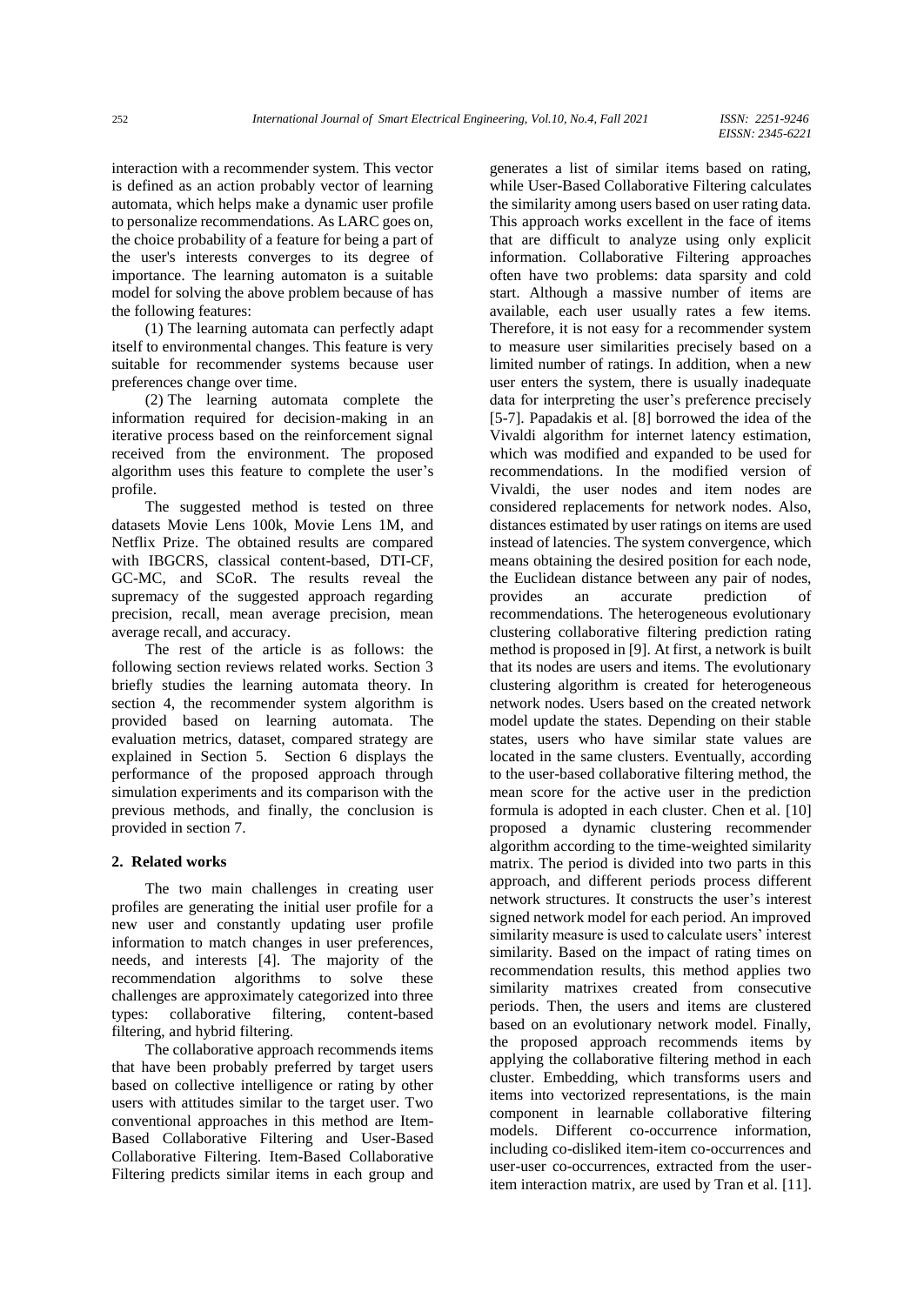They proposed a joint model combining Weighted Matrix Factorization, co-liked embedding, codisliked embedding, and user embedding. A graphbased auto-encoder framework is proposed by Berg et al. [12] for matrix completion. The latent features of user and item nodes are generated by the autoencoder using a form of message passing on the bipartite interaction graph. These latent user and item representations are applied to reconstruct the rating links through a bilinear decoder. A new framework of neural graph collaborative filtering is proposed by Wang et al. [13] to complete the useritem interactions and, more specifically, the bipartite graph structure into the embedding process. This approach leverages high-order links in the graph of user-item integration and explicitly incorporates collaborative signals into the embedding function of the model-based collaborative method.

In content-based filtering, user profiles and item profiles are created based on items that have already been selected and based on keywords and item features. This method recommends items whose profiles are similar to the target user's profile. Therefore, the recommended items are similar to the users' previous choices. The problem with this method is that the user profile is commonly incomplete because users do not like to express their interests explicitly [14-16].

Hybrid filtering is a combination of collaborative filtering and content-based filtering. This method is a complementary approach so that each method solves its problems with the strengths of the other method [17-20]. Symeonidis et al. [20] have suggested a user profile based on weighted features to reveal a similarity between users and items features. This content-based user profile is a hybrid approach made using collaborative and content-based filtering. First, a user model is made according to the feature weight showing the similarity between users and features. Then, based on the recovered information from the weighing plan of Term Frequency Inverse Document Frequency (TFIDF) in collaborative filtering, they have provided an algorithm based on feature frequency to generate a list of top N recommendations. In [21] has been designed a framework to find a better way to show the user preferences and aggregation of domain features in a recommendation system. This method applies item domain features to build a user preferences model to provide recommendations using collaborative filtering on these personalized domain models. Reference [22] suggested a hybrid approach. This approach defines a new user model that is known as a user-feature model. In this model, the user preferences are modeled based on item features and user ratings. The user-feature model has been made using Fuzzy C Mean on the user-item model. In [23],

a multi-purpose and multi-level user profile has been suggested to improve the efficiency of personal search. The user profile includes different kinds of resource features, each of which shows if the user is interested in the feature or not. All approaches mentioned above design users' profiles as static; therefore, they have not considered the changes of user interests; as a result, recommendations of the traditional recommendation algorithms often do not satisfy users.

Reference [24] has created a dynamic user profile that combines a demographic profile and an individual profile based on the number of events created by the user. This model gradually fades the general components and reinforces the individual components. These components are genre frequency and user ranking, respectively. In [25], a user profile for personalization recommendations has been designed in which the items have multiple features (for example, genre features, keywords, director and…), and user preferences for the items have been demonstrated in the form of explicit feedback, or they have been obtained through user implicit feedback. The exclusive weights of vectors that compose the user model will be calculated dynamically based on the user's behavior and the other users' behavior. This user model is used in every domain of which metadata can describe the items. Jing Li et al. [26] have provided a hybrid recommendation algorithm for solving the problem of data sparsity and change of user interest. The user interest vector combines the user rating matrix and items feature vector, which is updated gradually. Then, the user similarity matrix is built based on the interest vector and the user-rating matrix. In this approach, data sparsity has a minimum effect on the results. Tae-Gyu Hwang et al. [27] have provided an algorithm for describing a movie, which uses movie genre and movie rating to increase the accuracy of rating predictions. The suggested algorithm measures the numerical correlation between movie genres based on rating information; it then categorizes the movies using the numerical correlation of genres and generates a recommendation list for the user. Finally, the movie's rating on the recommended list will be predicted using the collaborative filtering method. The reference [28] tried to solve the problem of data sparsity and the problem of cold start. In this paper, a hybrid collaborative filtering method has been suggested, including two parts: collaborative filtering based on the genre that manages the problem of cold start of new items and provides some recommendations for users despite the low number of ratings. The second part uses the userbased collaborative filtering algorithm. Sebastian Fremal and Fabian Lecron [29] have presented a clustering approach based on the item's metadata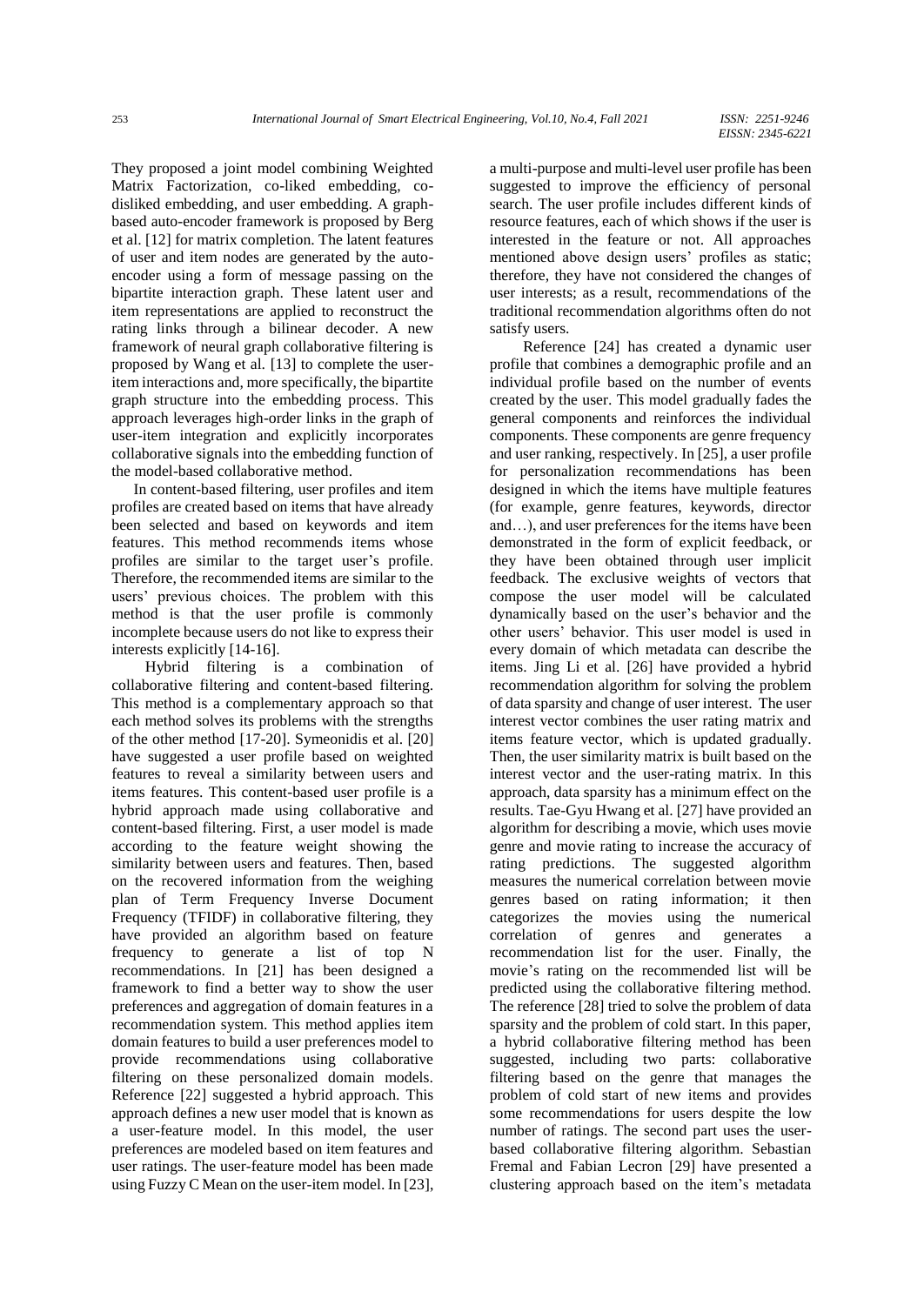information. The items are clustered based on their genres. As the items may have some genres, they are placed in several clusters. Each cluster represents its predicted rating, and then, these ratings are combined using weighting strategies. The significant innovation of reference [30] is that the suggested approach changes the item rating to the feature ratings, and then, modeling is completely done at the feature level. Hence, this approach uses the benefits of collaborative and content-based filtering. For example, even if the users do not rate the same items, the features of items can be shared, which helps to solve the problem of the cold start of a new item. Since the final prediction of item rating was achieved by merging its features' ratings, the suggested model is not involved items, and this is the fundamental difference between the suggested approach and the other modeling methods of feature-based predictions. In reference [31], contentbased filtering has been combined with collaborative filtering to achieve accurate recommendations. In this method, a graph-based model has been used to show the content of item features and rating information, which guides the user in selecting essential attributes of items and relates the users to the exciting items. These approaches use a dynamic profile, but those are not accurate in predicting the ratings for creating the recommendation list. Existing methods do not automatically track changes in users' interests and do not periodically update them.

The papers reviewed below use learning automata to provide web personalization. Web personalization is a set of operations that organizes the web experience for an individual user or a set of users. Since the users do not tend to express their features and interests, little information is generally available about users or items in the recommendation system. Forsati et al. [32] have used distributed learning automata to learn the previous users' behavior in observing the pages and clustering the pages based on the learned pattern that led to recommendation quality improvement. Talebbeigi et al. have provided a hybrid web recommendation system based on asymmetric cellular learning automata with multiple learning automata in each cell. This method tries to identify the information needed by the user and recommends the appropriate pages for users. In addition, in another article, a dynamic web system is proposed based on asymmetric cellular learning automata. The learning automaton interacts with users continuously and learns their behavior [22, 33]. Also, to overcome two challenges of cold start and data sparsity, Ghavipour et al. have proposed a continuous action-set learning automata-based method to adjust membership functions of fuzzy trust and distrust during the lifetime of the

recommender system in terms of recommendation error [34].

## **3. Learning Automata**

A learning automaton [35, 36] can boost its performance through learning to select its optimal action from a finite set of allowed actions obtained by iterative interactions with a random environment. The probability distribution of the action-set is the basis for the learning automaton to select an action randomly. The learning automaton uses the selected action as the input to the random environment. The environment uses a reinforcement signal to respond to the adopted action. The vector of action probability is updated using reinforcement feedback. The learning automaton tries to find the optimal action from the action-set for minimizing the average penalty from the environment. In systems where complete information is not available about the environment, learning automata can be useful [37]. Also, it can perform very well in dynamic, complex, and random environments full of uncertainties. In case of facing many hard-to-solve problems, utilizing a group of collaborative learning automata can also be useful.

A triple *E≡{α, β, γ}* can describe an environment, where  $\alpha \equiv \{\alpha_1, \alpha_2, \dots, \alpha_r\}$  represents the finite set of the inputs, *β≡{β1, β2,..., βm}* denotes the set of the values that can be taken by the reinforcement signal, and  $\gamma \equiv \{ \gamma_1, \gamma_2, ..., \gamma_r \}$  signifies the set of the penalty probabilities, where the element  $\gamma_i$  is linked with action  $\alpha_i$ . If the penalty probabilities are constant, the random environment is called a stationary random environment, and if they vary over time, the environment is named a non-stationary environment. The environments according to the nature of the reinforcement signal *β* can be classified into P-model, Q-model, and Smodel. In P-model environments, the reinforcement signal can only take two binary values of 0 and 1. Another class of the environment allows a finite number of the values in the interval [0, 1] can be taken by the reinforcement signal. Such an environment is called the Q-model environment. In S-model environments, the reinforcement signal lies in the interval *a-b*.

Learning automata can be classified into two main categories fixed structure learning automata and variable structure learning automata [38]. Variable structure learning automata are shown by a triple *{* $\beta$ *,*  $\alpha$ *, T}* where  $\beta$  is the set of inputs,  $\alpha$  is the set of actions, and T is a learning algorithm. The learning algorithm is a recurrence relation applied for modifying the action probability vector. Let  $\alpha_i(n) \in \alpha$ , and  $p(n)$  signify the action chosen by the learning automaton and the probability vector defined over the action set at instant *n*, respectively.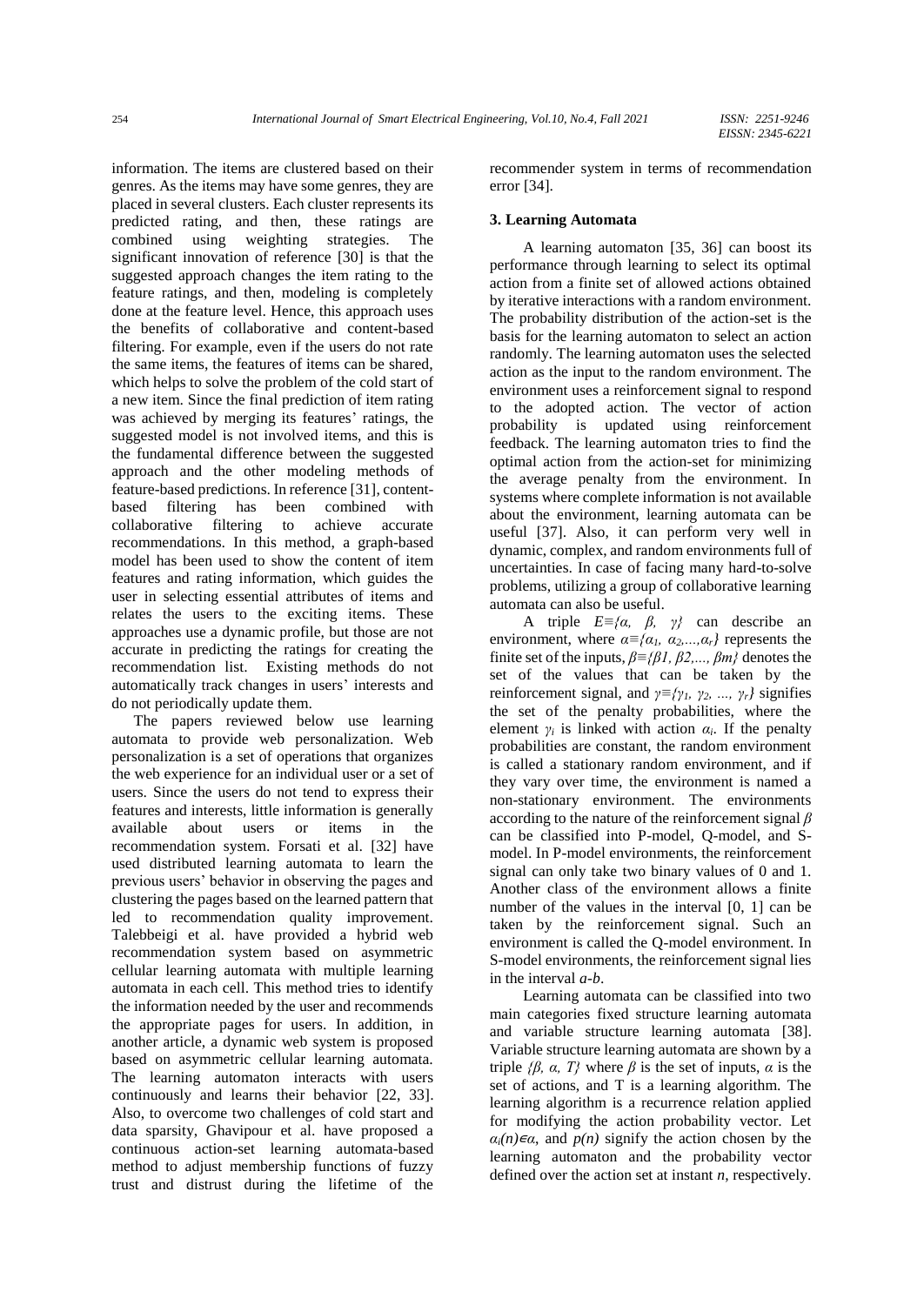Let *a* and *b* signify the reward and penalty parameters. They determine the penalization of increases and decreases of the action probabilities in the respective order. Let *r* be the size of the actions vector that can be taken by learning automaton. At each instant *n*, the action probability vector  $p(n)$  is updated by the linear learning algorithm given in (1), if the environment rewards the selected action  $\alpha_i(n)$ , and it is updated as given in (2) if the taken action is penalized.

$$
\begin{cases}\nP_i(n+1) = P_i(n) + a[1 - P_i(n)] & j = i \\
P_j(n+1) = (1 - a)P_j(n) & \forall j \neq i\n\end{cases}
$$
\n(1)

$$
\begin{cases} P_i(n+1) = (1-b)P_i(n) & j = i \\ P_j(n+1) = b/(r-1) + (1-b)P_j(n) & \forall j \neq i \end{cases}
$$
 (2)

If  $a = b$ , the recurrence (1) and (2) are called linear reward-penalty (*LR−P*) algorithm, if *a>>b*, the given equations are called linear reward-penalty (*LR−P*), and finally, if *b = 0*, they are named linear reward-Inaction (*LR−I*). In the last case, the action probability vectors remain unchanged when the environment penalizes the taken action.

## **4. The proposed approach**

For the recommender system to be able to recommend suitable items to the user, it should know the interest of users. Since the user interest changes over time, therefore, tracing these changes is essential. This study aims to present an adaptive method using learning automata for finding the bestpersonalized recommendation list of the items so that the items listed in the final list will be the most relevant items according to the user preferences. The learning automata applied explicit user feedbacks to learn user interests and preferences. For providing satisfactory background to understand the suggested learning algorithm, some preliminaries are presented first. Consequently, this part is structured as follows: we introduce the features vector of an item and the user interest vector in sections 4.1 and 4.2, respectively. User rating prediction is discussed in section 4.3, and the learning method is introduced in section 4.4.

## *4.1. Features vector of item*

We define an item by a set of features that describes its content. Since user feedback on each item demonstrates his/her interest in the features of that item. So we use features of items to make a user model. Each movie belongs to one or more genres (action, comedy, drama, …) available in datasets. The user rating on a movie shows his/her interest in the genres of the movie. This information enables us to achieve more details about user preferences.

In this paper, the movie set is denoted as  $M = \{m_1, m_2, m_3, \ldots, m_n\}$  which n is the number of movies, the feature vector of each movie is indicated as  $f_m = \{w_{mi,1}, w_{mi,2}, \ldots, w_{mi,d}\}$ , where  $w_{mi,i}$  denotes the weight of the feature  $g_i$  in the movie  $m_i$ ,  $g_i$  is the feature of the movie. *d* is the length of the vector. *j* and *i* denote the movies and the feature, respectively. The feature vector  $f_{mj}$  of the movie  $m_j$  can be initialized via (3), Where the weight  $w_{m,i}$  will be 1 if the corresponding movie has the feature *gi*. Otherwise, it will be 0.

$$
w_{m_{ji}} = \begin{cases} 1 & g_i \in m_j \\ 0 & g_i \notin m_j \end{cases}
$$
 (3)

## *4.2. The user interest vector*

In this paper, we want to construct the user interest vector based on the feature vector of movies. The learning automata updates its action probability vector to find the weight of these features based on user rating to the movie.

In this paper, the user set is shown by  $U = \{u_1,$  $u_2, u_3, \ldots, u_m$ , which m is the number of users. Each user has an interest vector  $ui = {g_1, g_2, ..., g_L}$  with weight vector  $f_{uj} = \{w_{uj,1}, w_{uj,2}, ..., w_{uj,l}\}$  in which *L* is the length of user preferences vector and  $w_{ui,1}$  is the weight of  $i^{\text{th}}$  interest of user  $u_j$ . As mentioned in section 3.1, *d* is the vector length of movie features, which *d=L*.

## *4.3. Rating prediction*

The proposed approach predicts the estimated rating for a candidate movie  $m_i$  by a user  $u_i$  as follows:

$$
\hat{r}_{u_{i,j}} = \gamma * \overline{r}_j + \lambda * \overline{r}_{u_i} \tag{4}
$$

Where  $\overline{r}_j$  is the average rating given by other users on movie  $m_j$ ,  $\overline{r}_{u_i}$  denotes the average rating given by ui on movies whose features are similar to features of movie *mj*. Coefficients *λ* and *γ* are adjusted to obtain a better result.

# *4.4. Learning method*

The suggested user profile learning method is defined as an adaptive problem that can be shown by a quintuple  $\langle u_i, A_i, m_j, r_{i,j}, f_k \rangle$ . The learning automata  $A_i$  is assigned the user  $u_i$ . The  $m_j \in M$  is the item recommended to the user  $u_i$ . The  $r_{i,j}$  is the given rate by the user  $u_i$  to the movie  $m_i$  with the feature  $f_k$ . This learning automaton adjusted the weight of each user's interest. The flowchart of the proposed algorithm is shown in Fig. 1.

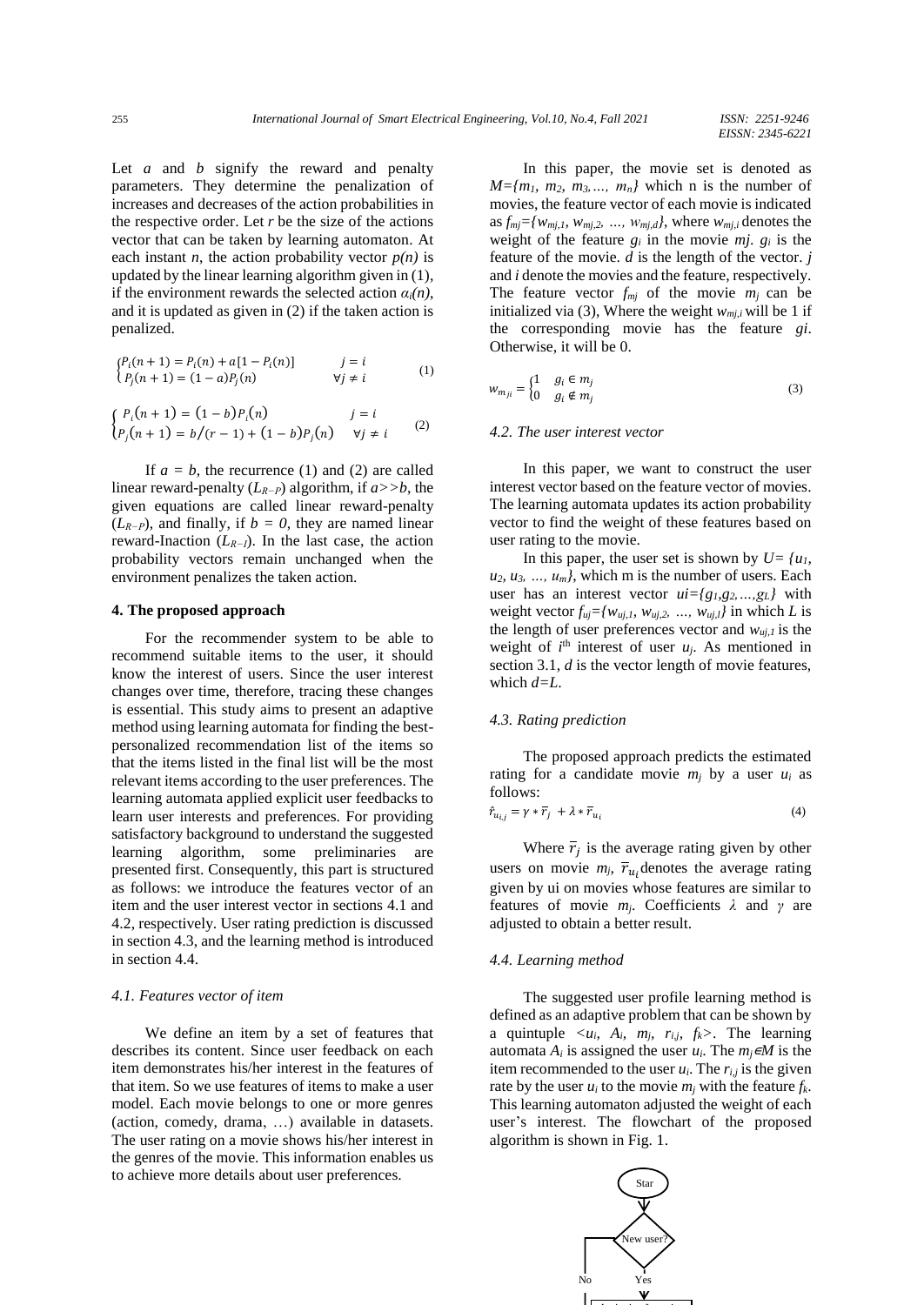The number of stages equals the number of items that are listed in the recommendation list. In each stage, one movie is recommended to the user in the following steps:

Step 1: Learning automaton *A<sup>i</sup>* randomly chooses an action  $\alpha_i^j \in \alpha$ , according to the action probability vector.

Step 2: Movies that have not been recommended yet to the user  $u_i$ , and their  $j<sup>th</sup>$  weight feature based on selected action is 1, are chosen as candidate movies.

Step 3: The rating prediction of these movies is calculated with (4).

Step 4: A movie with the highest rating prediction  $m_k$  is recommended to the user  $u_i$ .

Step 5: The user  $u_i$  rates movie  $m_k$  with rating *rik*.

Step 6: If  $r_{ik}$ >=3 then  $\nforall j$   $f_{mk,j}$ =1 then  $\alpha_i^j \in \alpha_i$ is rewarded, and the other actions are penalized with (1). Otherwise  $\forall j f_{mk,j} = 0$  then  $\alpha_i^j \in \alpha_i$  is penalized, and the other actions are rewarded with (2). This step aims at training the learning automaton by updating its action probability vector to find the user's interest with the highest probability.

These steps are repeated to complete the recommendation list.

# **5. Experiment**

In this section, we first discuss the metrics used for evaluation and the dataset used for the experimental work. Next, the compared baselines with the proposed LARC model are presented briefly.

# *5.1. Evaluation metrics*

The users' confidence in a specific recommender system does not depend directly on the set of possible predictions accuracy; however, this is achieved when the user agrees with a reduced set of recommendations made by the recommender system. Therefore, in this paper, accuracy measurement metrics in addition to quality evaluation criteria are also considered. The considered metrics in this paper are 1) precision, which shows the ratio of related recommended movies from the total number of recommended movies, 2) recall, which indicates the ratio of relevant recommended movies from the number of relevant movies, 3) Root Mean of Square Error (RMSE), 4) Mean Absolute Error (MAE) [5].

$$
RMSE = \left(\frac{1}{\#u}\right) * \sum_{u \in U} \sqrt{\left(\frac{1}{\#Z_u}\right) * \sum_{i \in Z_u} (f_{u,i} - r_{u,i})^2} \tag{5}
$$

$$
MAE = \left(\frac{1}{\#u}\right) * \sum_{u \in U} \left(\left(\frac{1}{\#Z_u}\right) * \sum_{i \in Z_u} \left|\hat{r}_{u,i} - r_{u,i}\right|\right) \tag{6}
$$

Fig. 1. The flowchart of the proposed.

In the suggested approach, a learning automaton  $A_i$  is assigned to the user  $u_i$ . The action set of  $A_i$  is considered the interest vector of the user, and the action probability vector of *A<sup>i</sup>* is the preferences weight vector of the user *ui*. The structure of the action set and the action probability vector are configured, as discussed in Section 4.2. At first, all actions have the same choice probability equal to *1/d* (*d* is the length of the user interest vector); this means that the user preferences are initially considered the equal proportions; this is because the learning automaton has no a priori information about the user interests. LARC adjusts the weight of the user's interests based on user feedback. The user feedback is an explicit rating that the user gives to the recommended item. Generally, the item's features are relevant to the user's interests if the user gives a high rating to the item. It is irrelevant otherwise. Fig. 2 shows the pseudo-code of the proposed approach.

 $\overline{\phantom{a}}$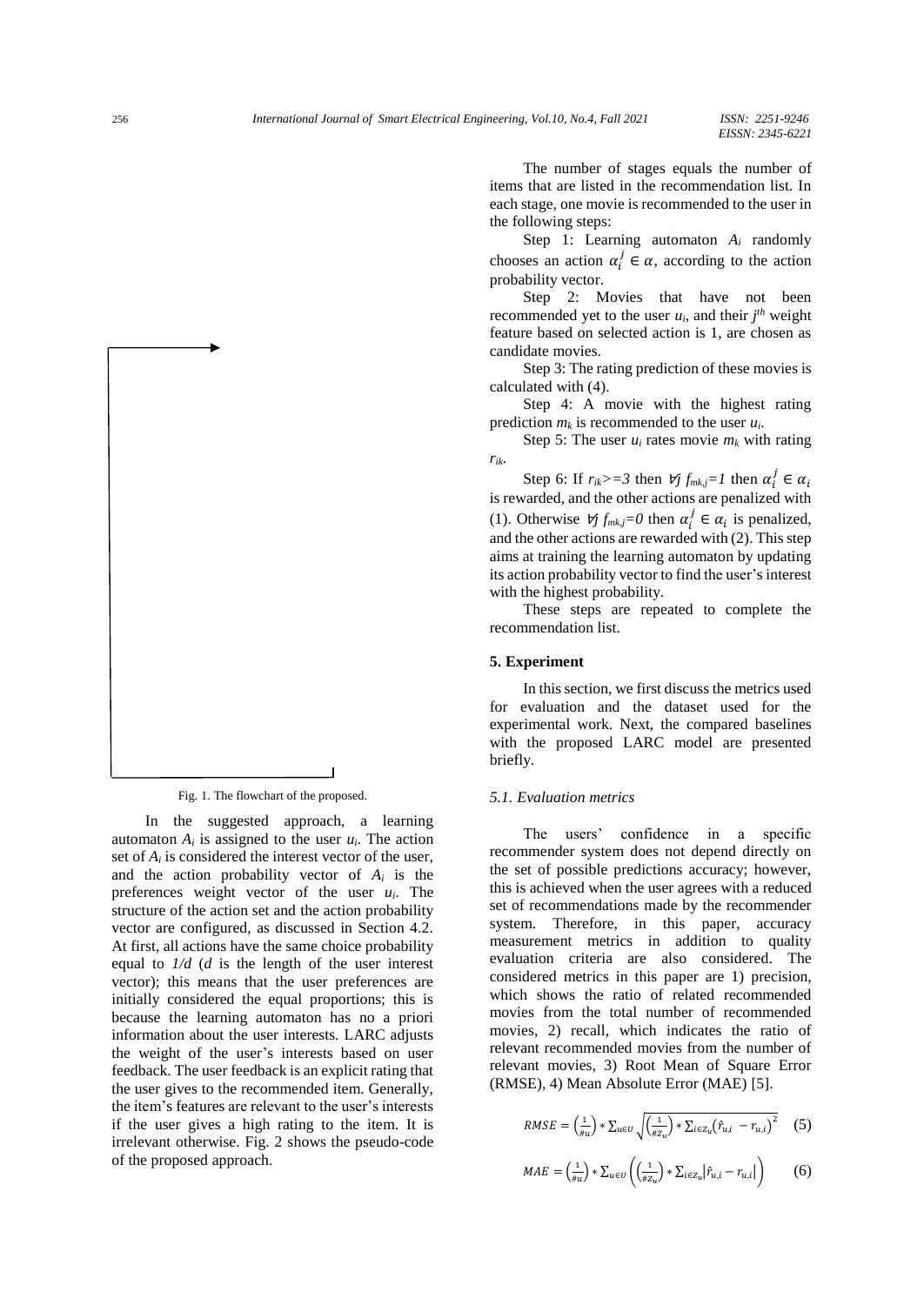$$
Precision = \left(\frac{1}{\#u}\right) * \sum_{u \in U} \# \{i \in Z_u | r_{u,i} \ge \theta\}/n \tag{7}
$$

$$
Recall = \left(\frac{1}{\#u}\right) * \sum_{u \in U} \frac{i\epsilon z_u \mid r_{-}(u \# \{i\}) \ge \theta\}}{\# \{i\epsilon z_u \mid r_{u,i} \ge \theta\} + \# \{i\epsilon z_u^c \mid r_{u,i} \ge \theta\}}\tag{8}
$$

Where,  $U$  is the set of the users,  $r_{u,i}$  denotes the rating of user  $u$  on item  $i$ ,  $\hat{r}_{ui}$  denotes the predicted rating of user *u* on item *i*,  $X_u$  is the set of recommendations to user  $u$ , and  $Z_u$  is the set of *n* recommendations to the user  $u$ .  $\theta$  is the accepted rating threshold provided by the user  $u$ , to the item *i*, and  $Z_u^c = X_u - Z_u$ , and # shows the number of set members.

#### *5.2. Datasets*

We conducted our experiments on three wellknown datasets, two Movie Lens datasets used by the Group Lens research project of Minnesota University, and the Netflix Prize dataset. They are standard datasets often applied in recommendation system research: 1) the Movie Lens 100K dataset consisting of 100,000 ratings from 943 users on 1,682 movies, denoted as ML-100K and 2) the Movie Lens 1M dataset with about 1 million ratings for 3,952 movies by 6,040 users, denoted as ML-1M. In both datasets, ratings vary from 1 to 5. Information on the movies is movie id, movie title, video publishing date, internet address, and 18 genres in which 1 shows that the movie is of that genre and 0 shows that the movie is not of that genre. The movies can also belong to several genres. We use 18 genres as features of a movie in our experiments. For incorporating temporal information in our experiments, the timestamp of ratings was used. Timestamps are represented in seconds in both datasets. For ML-100K and ML-1M, ratings have been issued over 215 days and 1039 days, in the respective order [39]. 3) Netflix Prize dataset includes 100 million ratings issued by 480,000 thousand users for 17,000 movies. The data collection period was between October 1998 and December 2005, reflecting the distribution of obtained ratings. A scale ranging from 1 to 5 was used for ratings [40]. There are no genres in the Netflix Prize dataset. So, we gathered the genres from the IMDB website. Each movie is tagged with at least one genre and a maximum of three genres.

**Proposed Algorithm LARC**

- **01: Input** user *ui*, Number of recommendations top<sup>i</sup>
- **02: Output** List of recommended movies
- **03: Assumption**
- **04:** Let *Ai* be learning automaton corresponding to user *ui*  with action set *αi*
- **05:**  $j \in \alpha_i$  is associated with a genre  $f_i^j \in f_i$

**06:** *S* denotes the stage number **07: Begin Algorithm 08:** *S=1* **09: While** *S<= top<sup>i</sup>* **10:** A<sub>i</sub> randomly chooses one of its actions (e.g.  $\alpha_i^k$ ) at random **11:** *W=*Movies that have not been recommended to the user,  $u_i$ , and their  $j<sup>th</sup>$  weight feature are 1, are selected. **12: For** all  $m_k \in W$  **D0**<br>**13: Calculate the position 13:** Calculate the prediction rate  $\hat{r}_{ik}$  with (4)<br>**14:** The movie  $m_k$ , with the highest, predicted The movie  $m_k$ , with the highest, predicted rating, is recommended to the user *ui*, **15:** User  $u_i$  rates movie  $m_k$  with  $r_{ik}$ **16: If**  $r_{ik} > = 3$  **then**<br>**17: For** all *j* tha **For** all *j* that  $f_{m_{j,k}} = 1$  **Do 18:** Reward the actions  $\alpha_i^j \in \alpha_i$  (1) **19: For** all *j* that  $f_{m_{jk}} = 0$  **Do 20:** Penalize the actions  $\alpha_i^j \in \alpha_i$  (1) **21:** Else **22: For** all *j* that  $f_{m_{j,k}} = 1$  **Do 23:** Penalize the actions  $\alpha_i^j \in \alpha_i$  (2) **24: For** all *j* that  $f_{m_{jk}} = 0$  **Do 25:** Reward the actions  $\alpha_i^j \in \alpha_i$  (2) **26: End IF 27:** S=S+1 **28: End While**

Fig. 2. Proposed approach pseudo

#### *5.3. Recommendation strategy*

In this study, the Outcomes of the proposed approach, named LARC, are compared with several existing methods to reveal its superiority. Given our suggested strategy and the available data set, appropriate methods include:

IBGCRS: The First baseline is the algorithm proposed in [27]. The IBGCRS method calculates the association between movie genres according to the rated scores, classifies a movie into a single genre cluster based on the measured correlations. Then, the suggested algorithm determines the genre favored by the target user, categorizes movies belonging to this genre and its comparable genres, and makes a recommendation list involving the identified movies. Finally, the algorithm calculates the listed movies ratings and recommends the intended user accordingly.

CB-Cosin, CB-Jaccard, and CB-Ed: The second baseline is the classical content-based with three schemes CB-Cosine, CB-Jaccard, and CB-Ed that derive from it. These methods recommend items that are similar to the user's preferred items already. We calculate the similarity of movies in terms of genres. These methods use Cosine similarity, Jaccard similarity, and Euclidean Distance similarity as the similarity measure [5].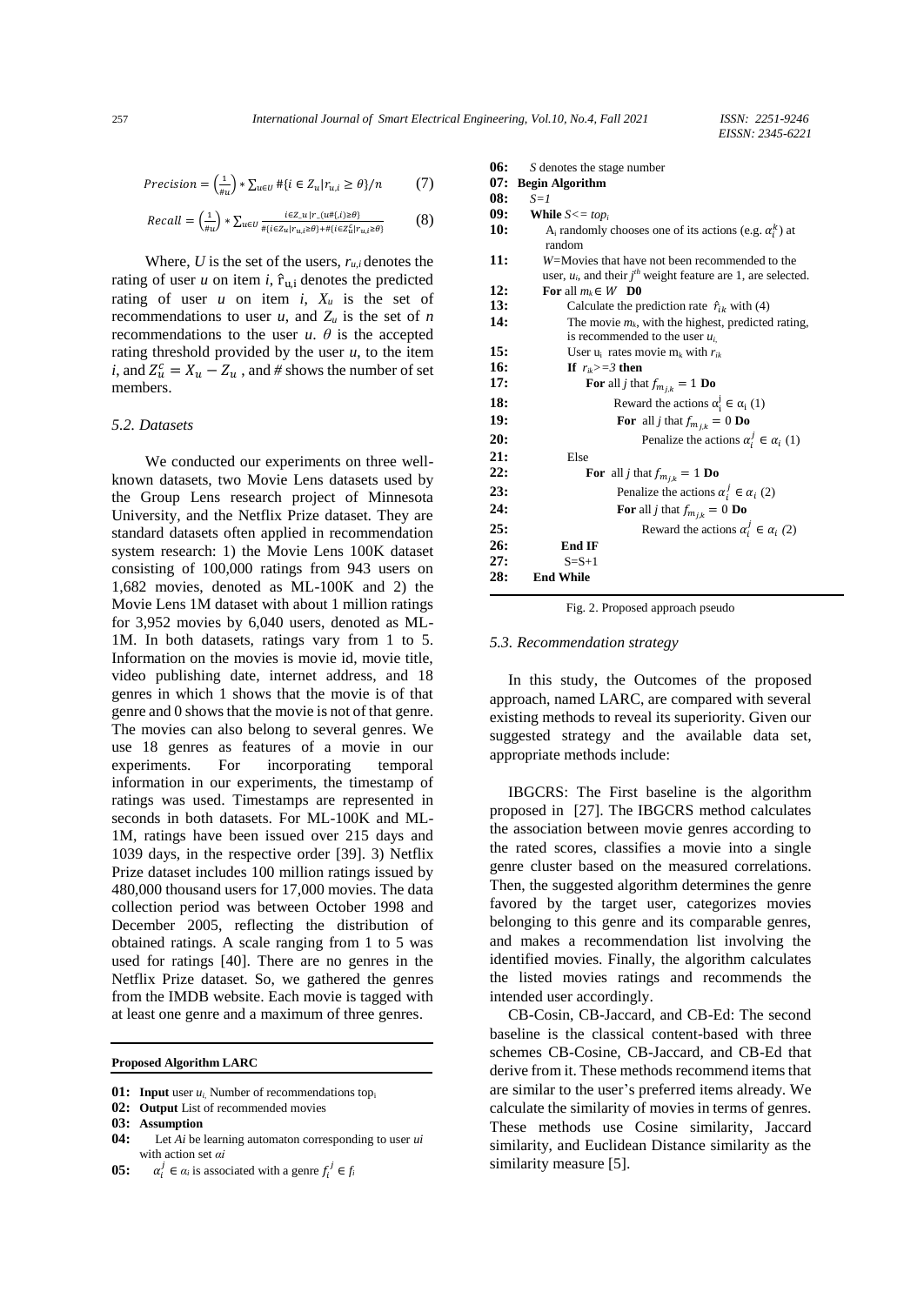DTI-CF: DTI-CF method using the timeweighted similarity matrix proposes a dynamic clustering recommender algorithm. This method divides the period into two parts. In each period is processed different network structure and in addition to that, the user's interest signed network model is formed; an enhanced similarity index is used to calculate the users' interest similarity. Then, based on an evolutionary network model, it clustered the users and items. Then, the items are recommended in their cluster according to the collaborative filtering method [10].

GC-MC: GC-MC completes the matrix using a graph auto-encoder framework. The auto-encoder generates the latent features of the item and user nodes using message passing on the bipartite interaction graph. A bilinear decoder reconstructs the rating links applying these latent features. [12].

SCoR: SCoR is a recommender system based on the enhanced version of the Vivaldi synthetic network coordinates system. The item nodes and user nodes are considered replacements for network nodes. Also, distances estimated by user ratings on items are used instead of latencies. System convergence is which means obtaining the desired position for each node. The Euclidean distance between two nodes presents a precise prediction of recommendations [8].

# **6. Evaluation result**

An experimental study on the popular datasets has been done in this section to explore the proposed approach performance. Experiments have been conducted in two categories to appraise the proposed algorithm performance. The first group aims at measuring two metrics of precision, recall, average precision, and average recall, respectively .The second one studies the algorithm accuracy regarding rating prediction.

For these experiments, we calibrated the proposed approach as follows: as the performance of the LARC is dependent significantly on the rewarding rate *a* and penalizing rate *b*; so, the right balance can be achieved between the time and quality of the algorithm by selecting the appropriate learning rate. In these tests, learning rates, *a* and *b*, range from 0.04 to 0.4. The numerical results demonstrate that by adjusting the reward rate on  $a=0.3$  and penalty rate on  $b=0.4$ , there will be a proper balance between algorithm cost and precision. Coefficients *γ* and *λ* are other parameters that must be tuned. These parameters are applied in the proposed rating prediction formula. The numerical results confirm that in these experiments, *γ=0.4* and *λ=0.6* lead to the best accuracy.

In this paper, ratings are indexed based on the day. First, we sorted the dataset for each user by time using the timestamp in the experimental data. Then for each user, we divided experimental datasets into training and a test set. The training set contains 80% of the beginning of sorted data of each user, and the testing set is the remaining 20%. We performed the experiments 20 times. In the following, the average evaluation results for the test set are presented. All experiments are executed on a PC with Intel processor Core i5 @ 1.8 GHz and 4 GB RAM applying MATLAB software (version 2017) running on the Windows platform.

# *6.1. Evaluation of quality recommendations*

These experiments evaluated the quality of the recommendation list of algorithms. We compared the LARC model with IBGCRS, CB-Cosin, CB-Jaccard, CB-Ed, and DTI-CF.

To investigate the effect of the length of the recommendation list, N, on the performance of approaches, we compare the quality of approaches, we compare the quality of recommendation lists with different sizes ranging from 1 to 10 at intervals of 1. Figs. 3-10 show the results.

Figs. 3 and 4 depict the precision of LARC in comparison with IBGCRS, CB-Cosin, CB-Jaccard, and CB-Ed on datasets ML-1M and Netflix Prize. As expected, the precision of investigated methods is almost constant when changing the length of the recommendation list; because these methods recommend movies to the user that are related to him. Notice that the LARC outperforms IBGCRS and three content-based algorithms since it recommends movies based on the users' interests. LARC tracks the change of users' interests by learning automata over time. The learning automaton is capable of computing the user's interest in each genre through user feedback. The user feedback is user rating to a recommended movie in user interaction with the recommender system. The actions probability vector of learning automata is updated based on this feedback. Therefore, the actions probability vector of learning automata converges to the user's degree of interest for each genre, resulting in increased precision. IBGCRS outperforms content-based methods in terms of precision. The content-based methods precision scores are close and the worst because they are just different in the similarity measure.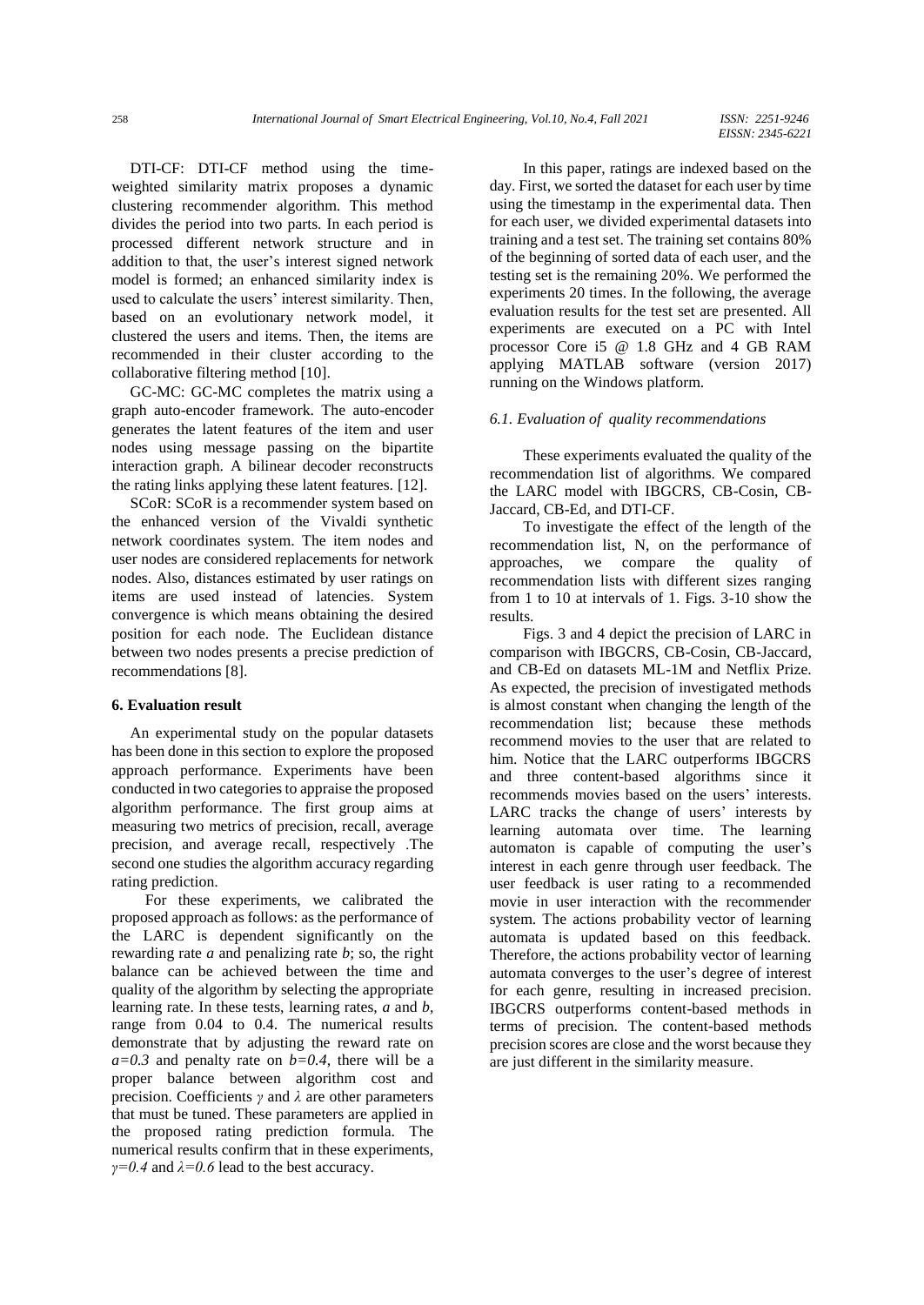

Fig. 3. Precision for the different algorithms with the various length of recommendation list on ML-1M.



Fig. 4. Precision for the different algorithms with the various length of recommendation list on Netflix Prize.

Fig. 5 demonstrates the precision of LARC in comparison with mentioned algorithms and the DTI-CF method on dataset ML-100K. As shown, the precision of investigated methods on dataset ML-100K is less flexible in changing the length of the recommendation list. LARC is more robust in terms of precision than the other algorithms because a learning automaton tracks the change of user's interests by applying the user rating as described in the previous paragraph. The DTI-CF method performs better than IBGCRS, CB-Cosin, CB-Jaccard, and CB-Ed.



Fig. 5. Precision for the different algorithms with the various length of recommendation list on ML-100K.

The recall value is greater than the precision value because the number of recommended movies is lower than the existing movies in the dataset. We examined the impact of length of the recommendation list on recall of investigated methods on datasets ML-100K, ML-1M, and Netflix Prize. Figs. 6-8 depict the results of our experiments. As predicted, with the increasing length of the recommendation list, recall increases since more favorite movies are recommended.

According to Figs. 6 and 7, the LARC method gets the best recall, followed by IBGCRS. The recalls of the three other methods are almost equal, and their recall is the worst. Fig.8 demonstrates better recall values for the LARC compared to other methods on the ML-100K dataset. Among the different methods, the DTI-CF method outperforms the traditional methods of content-based methods and IBGCRS. The content-based methods perform the worst among all the methods.



Fig. 6. Recall for the different algorithms with the various length of recommendation list on ML-1M.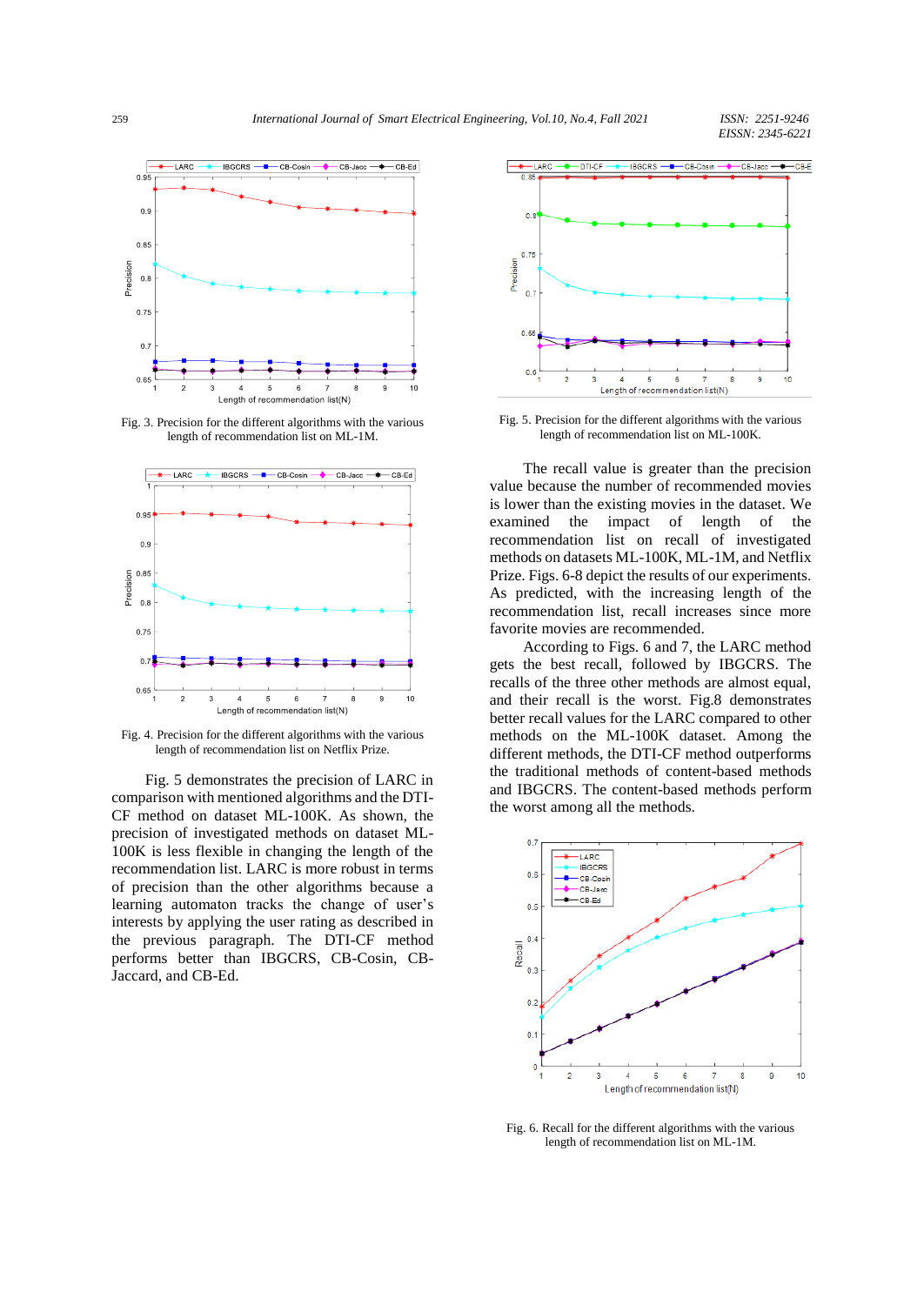

Fig. 7. Recall for the different algorithms with the various length of recommendation list on Netflix Prize.



Fig. 8. Recall for the different algorithms with the various length of recommendation list on ML-100k.

Another experiment is done for determining the quality of algorithms recommendations list based on the average precision and average recall. Figs 9 and 10 show average precision and an average recall of the proposed method (LARC) compared TDI-CF, IBGCRS, CB-Cosin, CB-Jaccard, and CB-Ed on datasets ML-100K and ML-1M, and Netflix Prize, respectively. From the results given in Figs 9 and 10, it is evident that LARC significantly outperforms the other methods in terms of average precision and average recall; because learning automaton adapts itself to changing user interests. For example, average precision values on three datasets ML-100K, ML-1M, and Netflix; LARC excels IBGCRS 21.1%, 16%, and 18.5% respectively; LARC outperforms IBGCRS 32.7%, 19.5%, and 19.9% in terms of average recall.

Besides, among the different methods, conducting the DTI-CF approach on the ML-100K dataset outperforms the traditional content-based methods and IBGCRS. DTI-CF excels IBGCRS and the derived approaches of content-based filtering 12.7% and 24% in terms of average precision; also outperforms 13.1% and 99.8% in the average recall measure. The results also reveal that IBGCRS outdoes CB-Cosin, CB-Jaccard, and CB-Ed; thus, they are classified below DTI-CF. A comparison between the results in Figs 9 and 10 shows the movies recommended by classical content-based methods provide the least satisfaction to the user; also, the precision and recall of CB-Cosin, CB-Jaccard, and CB-Ed are equal. One reason for this equality is that these differ only in calculating the similarity of movies. In addition, results in two Figs 9 and 10 show that the size of the datasets influenced the quality of the recommendation list of algorithms. The quality of the recommendation list of all algorithms conducted on the Netflix Prize dataset is the best.



Fig. 9. Average precision for different algorithms on ML-100k, ML-1M, and Netflix.



Fig. 10. Average recall for different algorithms on ML-100k, ML-1M, and Netflix.

# *6.2. Evaluation of accuracy predicted ratings*

The third part of the experiments was focused on measuring the accuracy of LARC rating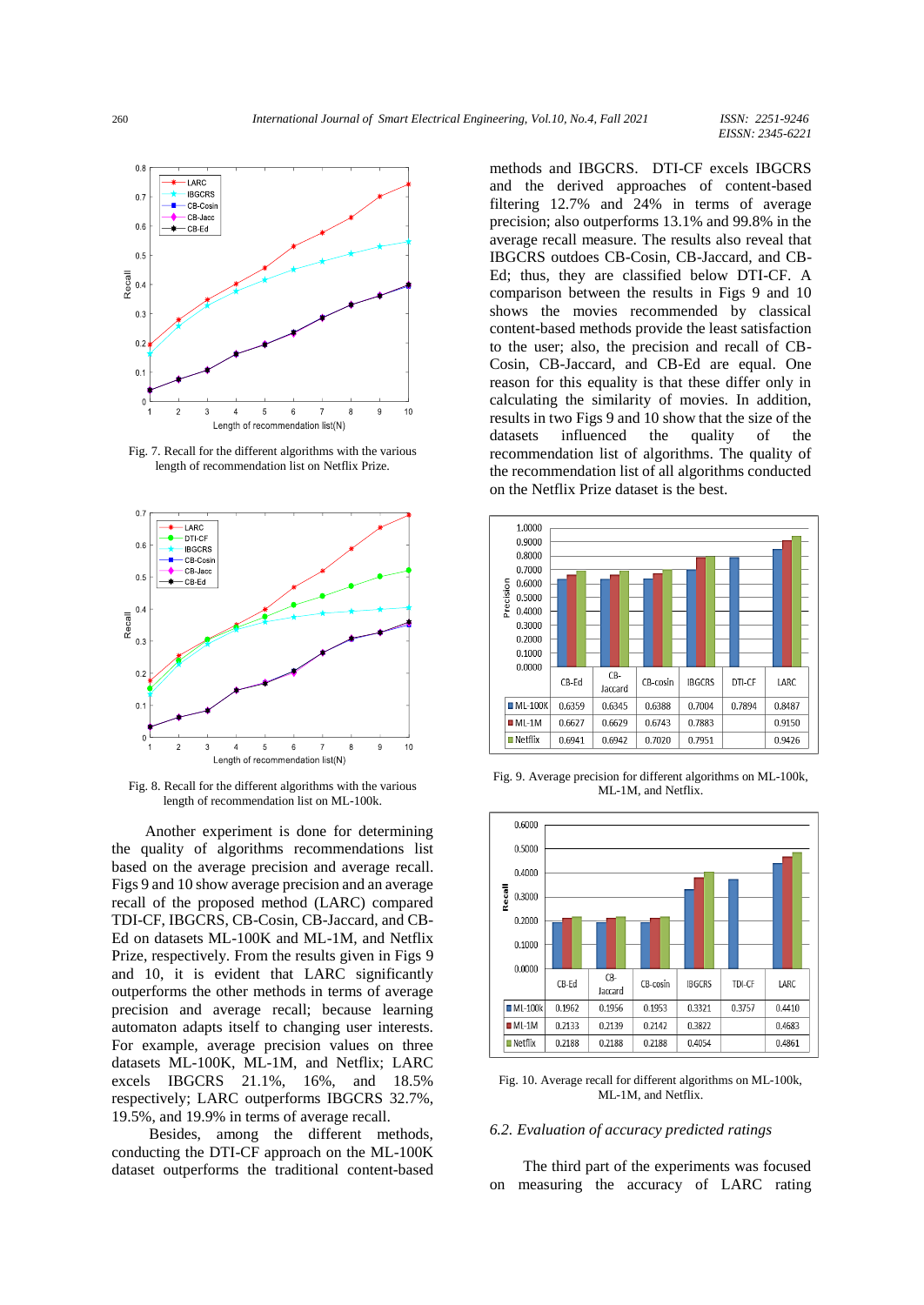prediction compared to the IBGCRS, DTI-CF, GC-MC, and SCoR algorithms in some terms RMSE and MAE. This experiment tested algorithms on datasets ML-100k, ML-1M, and Netflix Prize. We summarized the obtained results in Table 1. Comparison of the results shows that predicting the ratings in the LARC algorithm using equation (4) is more accurate than predicting the ratings obtained from the IBGCRS and DTI-CF algorithms. To predict the rating, equation (4) uses coefficients of two values. The first value is the average rating given on the candidate movie by other users; the second value is the average rating of the active user on movies whose features are similar to features of the candidate movie. In against, the IBGCRS and DTI-CF algorithms are applying the collaborative filtering method only. The IBGCRS method defines the average ratings of other users in the movie as a rating prediction. For example, in prediction performance LARC outperforms IBGCRS 8.3%, 5.7%, and 5.6% in RMSE, as well as 24.1%, 14.8%, and12.7% in MAE on ML-100K, ML-1M, and Netflix respectively. In the DTI-CF method, the prediction ratings are calculated based on the collaborative filtering in each cluster. Fewer prediction errors lead to higher accuracy of recommendations. According to Table 1, the accuracy of the GC-MC method in term of RMSE on ML-100K and Ml-1M datasets are better than our LARC. The rating prediction of the LARC algorithm compared to SCoR in terms of RMSE on the ML-100K dataset is less precise. Specifically, SCoR outperforms LARC 15.2% in RMSE on ML-100K. GC-MC outperforms 10.7% and 20.7% in RMSE on ML-100K and ML-1M respectively.

Table.1. RMSE and MAE

| 1979 - 1979 - 1979 - 1979 - 1979 - 1979 - 1979 - 1979 - 1979 - 1979 - 1979 - 197 |                |            |             |            |                |            |
|----------------------------------------------------------------------------------|----------------|------------|-------------|------------|----------------|------------|
|                                                                                  | <i>ML-100K</i> |            | ML-1M       |            | <b>Netflix</b> |            |
| Algorithm                                                                        | <b>RMSE</b>    | <b>MAE</b> | <b>RMSE</b> | <b>MAE</b> | <b>RMSE</b>    | <b>MAE</b> |
| LARC                                                                             | 1.008          | 0.618      | 1.005       | 0.634      | 0.968          | 0.574      |
| <b>IBGCRS</b>                                                                    | 1.092          | 0.767      | 1.063       | 0.728      | 1.023          | 0.647      |
| DTI-CF                                                                           | 1.010          | 0.721      |             |            |                |            |
| $G$ C-MC                                                                         | 0.910          |            | 0.832       |            |                |            |
| SCoR                                                                             | 0.875          |            |             |            |                |            |

# *6.3. Discussion*

The user's preferences are dynamic and temporal, and they change over time. User ratings reflect user interests. Hence, analyzing the user ratings shows promise of performance improvement. User rating to each movie shows his interest in the movie genres. Therefore, we proposed LARC to learn the degree of user interest in the genres personally. This method tracks the changes in user interests during the time through the interactions between the user and system. The results in the previous sections demonstrate that awareness of user interests is surprisingly really essential for recommending.

A drawback of this approach is using online user feedback (user ratings) that in every three data sets ML-1K, ML-1M, and Netflix are 5-point ratings. While using these datasets enables comparative studies, but it limits the generalizations of results to other domains. The star rating (online feedback) is a usual solution to outline the overall rate of the review briefly. The rating request may be missed or ignored by many users. On the other hand, the system request to provide feedback may be upset and disruptive to the recommendation process, probably influencing the user behavior. Besides, the ratings provided by the users may not be the ideal index of their received service quality and satisfaction; also, they may be manipulated either by the business proprietors or adversaries; therefore, ratings of users inherently have noise[3].

## **7. Conclusions and suggestions**

The present study proposed a personalized recommendation system based on learning automata to track the changes in user interests. In this method, learning automata is responsible for learning user interests, where these Interests are actions of learning automata. The user rating is a response of the environment to the learning automata. The user's interests are formed gradually, relying on user ratings over time through the interactions between the user and learning automata, leading to enhanced quality and accuracy of the recommendation list. Compared with the previous methods, we achieved a more genuine and accurate interests vector. In addition, we modeled the user's interest according to the features of movies making the modeling granularity more sensible. Three well-known databases, namely ML-100K, ML-1M, and Netflix Prize, are employed to evaluate our approach and compare it with IBGCRS, SCoR, DTI-CF, GC-MC, and classical content-based algorithms in terms of precision, recall, and accuracy.

In brief, LARC can gradually improve performance according to the user feedbacks online impressively. Consequently, this method was adjusted to various environments with different user requirements. Thus, the proposed algorithm fits into the personalization of the recommender systems. In addition, we believe multi-level automata have a tremendous potential to extend the LARC since they can apply multi-features of items to model the user profile on different levels.